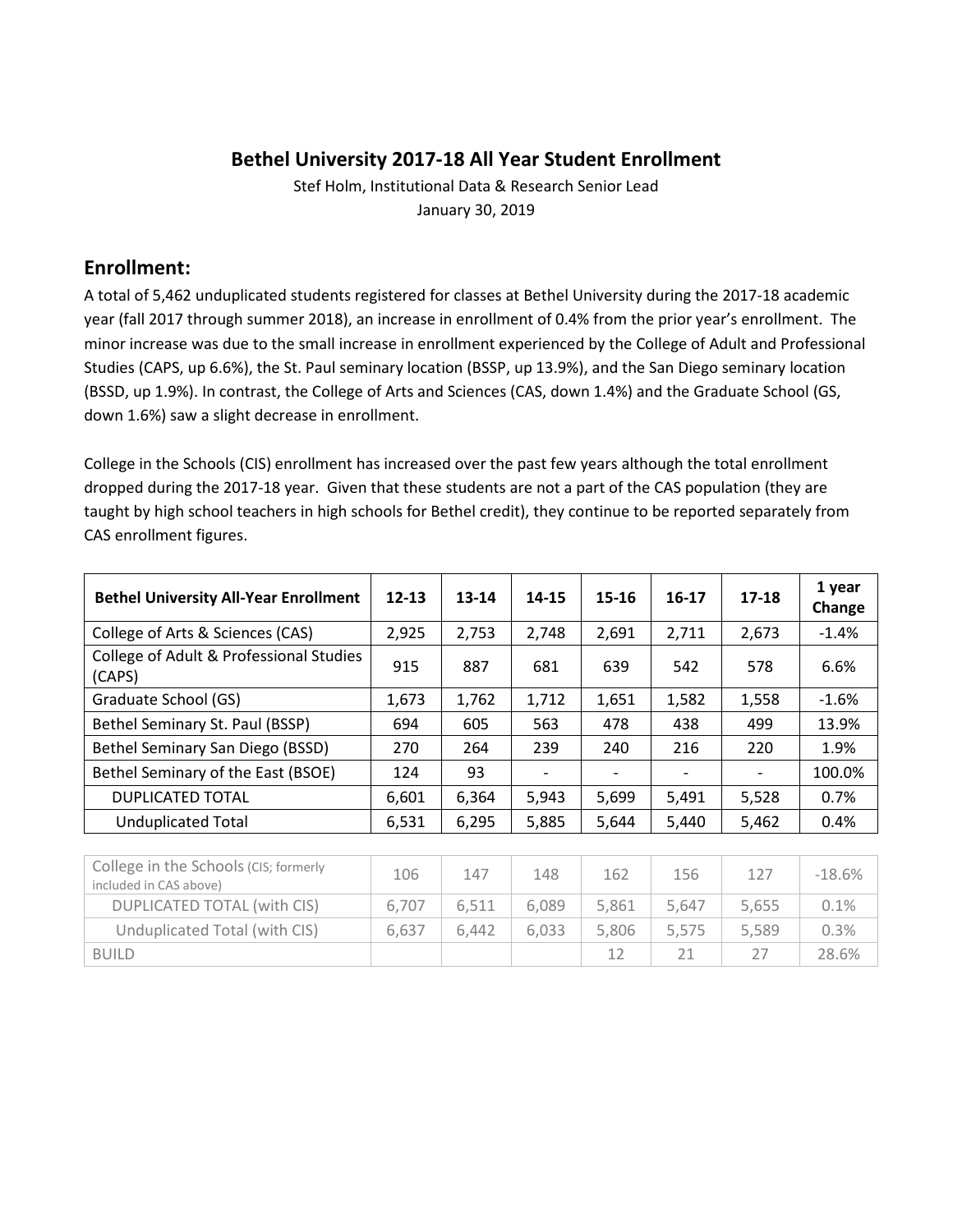Sixty-six students were enrolled in more than one school, as follows. These students could be enrolled concurrently in more than one school (e.g. "dual enrollment") or sequentially (e.g. finish an undergraduate degree in the fall, and continue to graduate school in the spring).

- 29 students in CAPS and GS
- 18 students in CAS and GS
- 12 students in CAS and CAPS
- 3 students in CAS and BSSP
- 2 students in BSSP and BSSD
- 2 students in GS and BSSP

Total duplicated enrollment at Bethel University for 2017-18 was 5,528. (This counts each student once for each school in which they were enrolled).

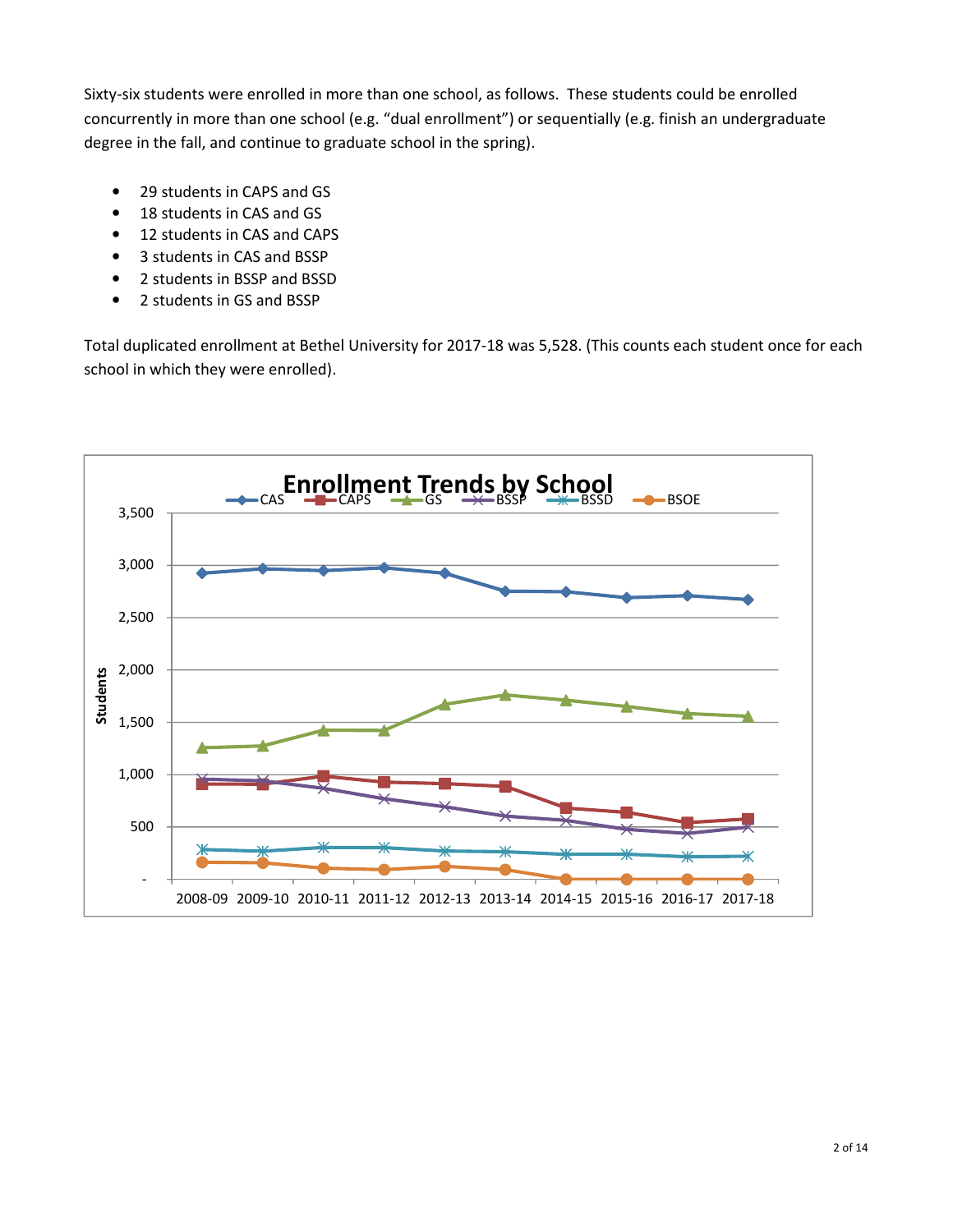## **Gender:**

Gender balance for 2017-18 was 60.6% female, down slightly from 61.3% female the year before. While CAS, CAPS and GS remained relatively stable in terms of gender balance, BSSP females decreased from 34.2% of the population to 32.2%, while BSSD females experienced a marginal increase from 46.3% of the population to 46.4%.



#### **Age:**

CAS continues to maintain a median age of 20, with about 95% of students being under the age of 25. Median ages for the remainder of the schools are in the mid to upper 30's. At a median age of 35 (up from 34 in the previous year), GS is the site with the youngest population after CAS.

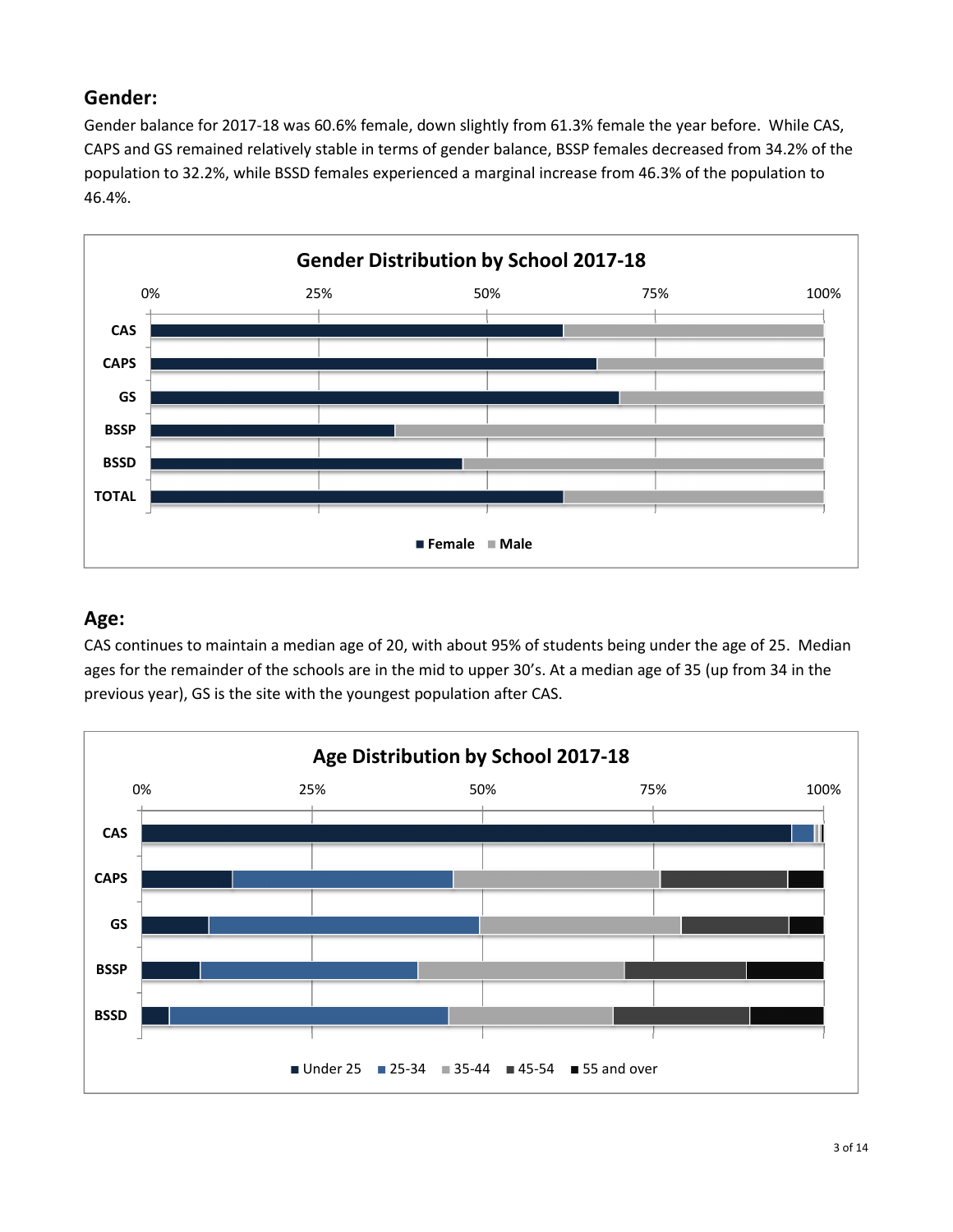## **Race/Ethnicity:**

The percent of students of color at all Bethel schools increased in 2017-18 to a new high of 20.6% of students with a known race/ethnicity (excluding non-resident aliens). This is the tenth straight year of incremental increases in this percentage.

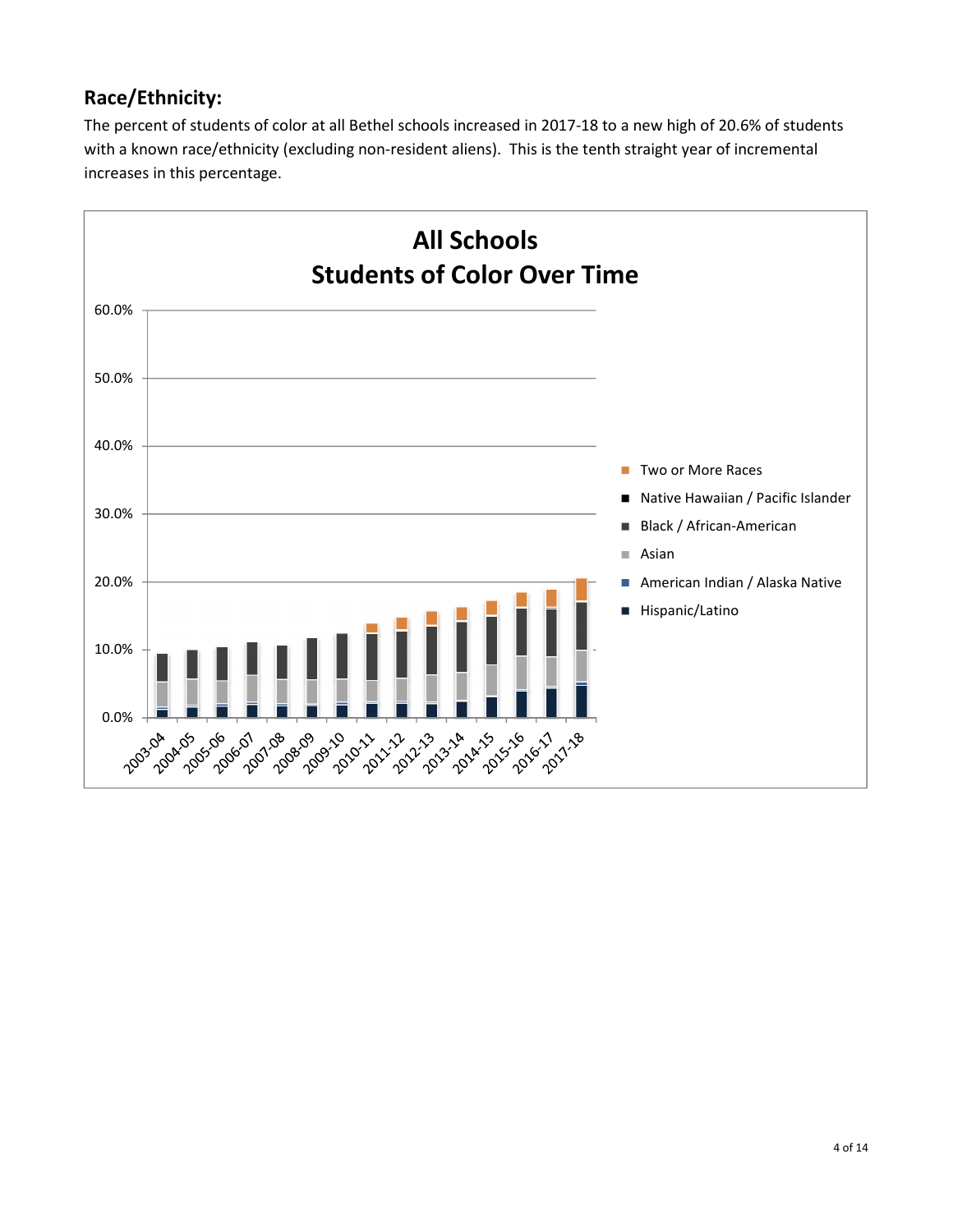The overall increase in racial and ethnic diversity at the university (excluding non-resident aliens) was driven by increases in CAS (up from 13.9% to 15.8%), CAPS (up from 31.4% to 32.4%), BSSP (up from 20.5% to 24.8%), and BSSD (up from 46.5% to 50.5%). CAS diversity displayed another significant increase, growing from 13.9% to 15.8% largely attributed to the continuation of the ActSix program and the strong retention of its participants.

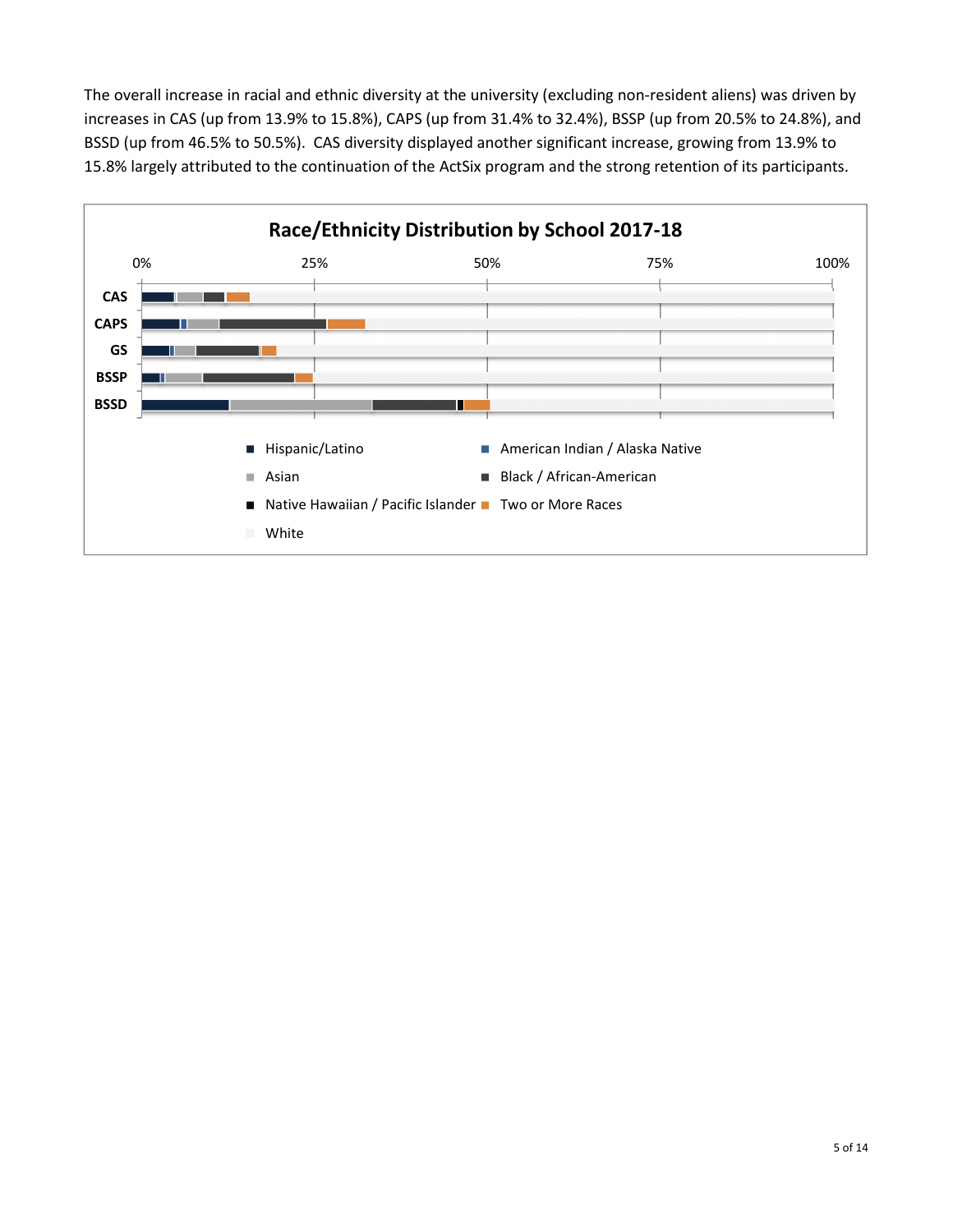## **Credit Levels:**

 $\overline{a}$ 

Total registered credits for the entire university fell 1.0% from the prior year. CAPS experienced a 6.6% increase in enrollment, but experienced a slight decrease of 15.6 to 15.4 in the average credit level per student. In CAS, the decrease in registered credits was driven primarily by a marginally decreased enrollment, with average credits per student remaining stable. BSSP's median credit level remained at 12 and the overall enrollment was 13.9% higher than the previous year. BSSD saw the median credit levels per student fall from 14.0 to 12.0. The average per enrolled student marginally decreased from 13.4 to 13.1.\* There was an increase in overall credits at the seminary due to the increase in enrollment at both BSSP and BSSD, even though the average number of credits per student decreased.



Please note that zero credit students are most often SMEP (music) students in CAS and either master's thesis or doctrinal dissertation continuation students in GS, BSSP and BSSD.

<sup>\*</sup> Note: for comparison purposes, quarter credits used prior to 2013-14 in the seminary have been converted to semester equivalents.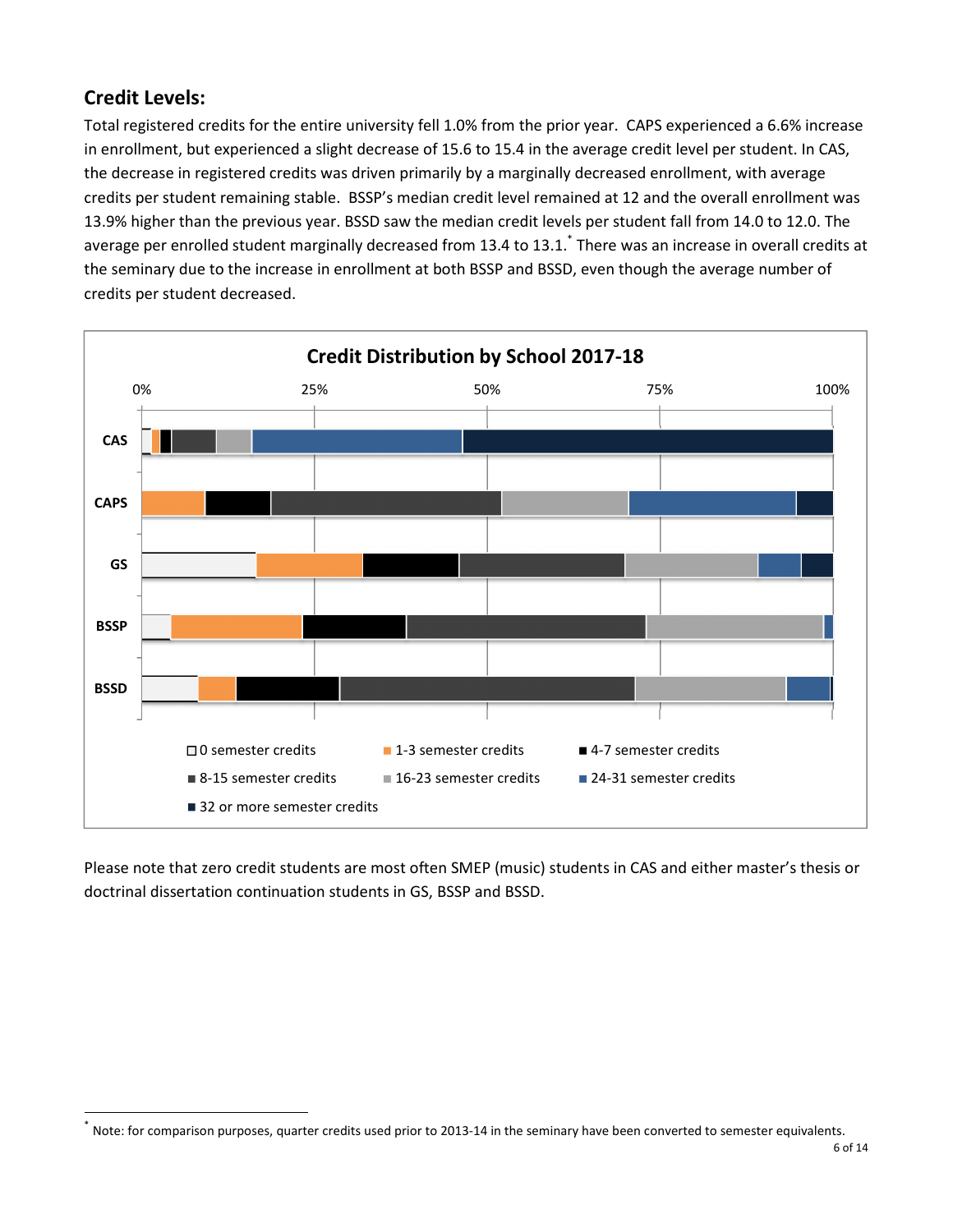## **State and Country:**

In 2017-18, Bethel University enrolled students from 47 states (all except Maine, Utah, Vermont, and D.C.), and 37 foreign countries. The state with the largest contingent of Bethel students continues to be Minnesota (76% of all enrollment), followed by California (4.6%), Wisconsin (4.3%), Iowa (1.8%), and Illinois (1.6%), with similar percentages to prior years in these states.



#### **Marital Status:**

Marital status is no longer thoroughly collected and recorded for a majority of Bethel University students with increasing unknown statuses in CAS, CAPS and GS. Detail can be found in the appendix of this report.

#### **Denomination:**

The percentage of Bethel University students affiliated with Converge Worldwide continued to drop, from 10.5% to 10.1% in 2017-18. This continues a 10-year trend downward from nearly 25% in 2007-08. Some of the drop may be attributed to the fact students do not necessarily know the denomination of the church they attend. Affiliation with Lutheran and Catholic denominations has now surpassed that of Converge Worldwide, with 18.6% identifying as Lutheran and 11.0% identifying as Catholic.

#### **Note:**

Additional data and graphs for all of the above categories, including longitudinal data back to the 2003-04 academic year, is in a separate Excel document, available upon request.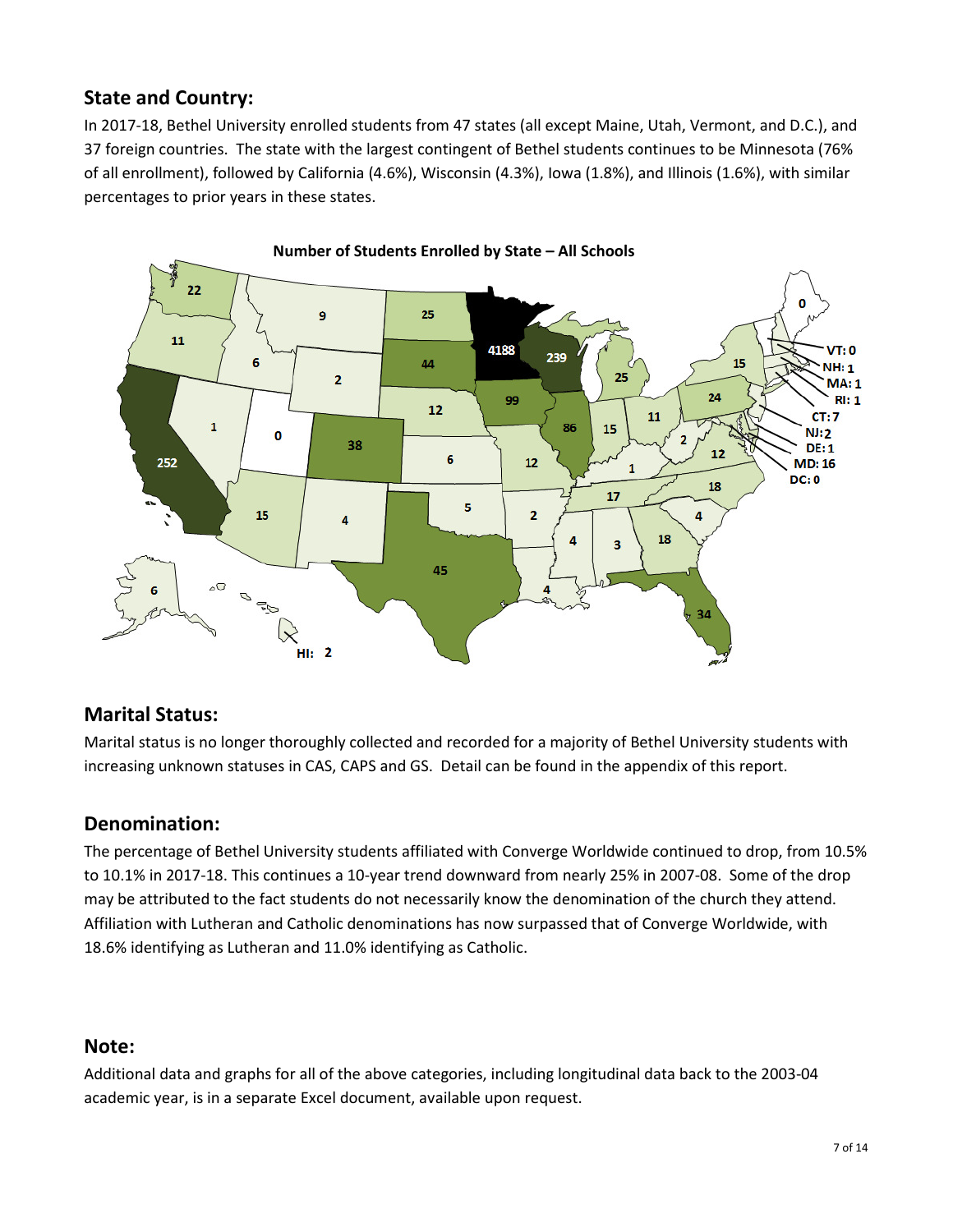# **Appendix – Data Detail for 2017-18:**

|                         | <b>CAS</b> | <b>CAPS</b> | GS   | <b>BSSP</b> | <b>BSSD</b> | <b>TOTAL</b> |
|-------------------------|------------|-------------|------|-------------|-------------|--------------|
|                         |            |             |      |             |             |              |
| <b>TOTAL Enrollment</b> | 2673       | 578         | 1558 | 499         | 220         | 5528         |
| <b>TOTAL Enrollment</b> |            |             |      |             |             |              |
| <b>Unduplicated</b>     |            |             |      |             |             | 5462         |

|                  | <b>CAS</b>  |             |        |             |             |              |  |
|------------------|-------------|-------------|--------|-------------|-------------|--------------|--|
| <b>GENDER</b>    | (minus CIS) | <b>CAPS</b> | GS     | <b>BSSP</b> | <b>BSSD</b> | <b>TOTAL</b> |  |
| Female           | 1638        | 383         | 1085   | 181         | 102         | 3389         |  |
| Percent of Total | 61.28%      | 66.26%      | 69.64% | 36.27%      | 46.36%      | 61.31%       |  |
| Male             | 1035        | 195         | 473    | 318         | 118         | 2139         |  |
| Percent of Total | 38.72%      | 33.74%      | 30.36% | 63.73%      | 53.64%      | 38.69%       |  |
|                  |             |             |        |             |             |              |  |
| <b>TOTAL</b>     | 2673        | 578         | 1558   | 499         | 220         | 5528         |  |

|                       | <b>CAS</b>  |             |      |             |             |              |       |
|-----------------------|-------------|-------------|------|-------------|-------------|--------------|-------|
| <b>MARITAL STATUS</b> | (minus CIS) | <b>CAPS</b> | GS   | <b>BSSP</b> | <b>BSSD</b> | <b>TOTAL</b> |       |
| Single                | 318         | 33          | 153  | 68          | 78          | 650          | 49.2% |
| Married               | 55          | 33          | 235  | 208         | 116         | 647          | 48.9% |
| Divorced/Separated    | 1           | 2           | 1    | 7           | 13          | 24           | 1.8%  |
| Widowed               | 0           | 0           | 0    | 1           | 0           | 1            | 0.1%  |
|                       |             |             |      |             |             |              |       |
| <b>TOTAL Known</b>    | 374         | 68          | 389  | 284         | 207         | 1322         |       |
| Unknown               | 2299        | 510         | 1169 | 215         | 13          | 4206         |       |

| AGE (as of Jan 1,      | <b>CAS</b>  |             |      |             |             |              |       |
|------------------------|-------------|-------------|------|-------------|-------------|--------------|-------|
| 2018)                  | (minus CIS) | <b>CAPS</b> | GS   | <b>BSSP</b> | <b>BSSD</b> | <b>TOTAL</b> |       |
| Mean                   | 20.7        | 36.6        | 36.2 | 38.8        | 39.0        | 29.8         |       |
| Median                 | 20          | 35          | 35   | 37          | 36          | 25           |       |
|                        |             |             |      |             |             |              |       |
| Under 25               | 2542        | 77          | 153  | 43          | 9           | 2824         | 51.2% |
| 25-34                  | 90          | 187         | 614  | 159         | 90          | 1140         | 20.7% |
| 35-44                  | 18          | 175         | 457  | 151         | 53          | 854          | 15.5% |
| 45-54                  | 7           | 108         | 245  | 89          | 44          | 493          | 8.9%  |
| 55 and over            | 13          | 31          | 80   | 57          | 24          | 205          | 3.7%  |
|                        |             |             |      |             |             |              |       |
| <b>TOTAL Known age</b> | 2670        | 578         | 1549 | 499         | 220         | 5516         |       |
| Unknown                | 3           | $\mathbf 0$ | 9    | $\mathbf 0$ | $\Omega$    | 12           |       |
|                        |             |             |      |             |             |              |       |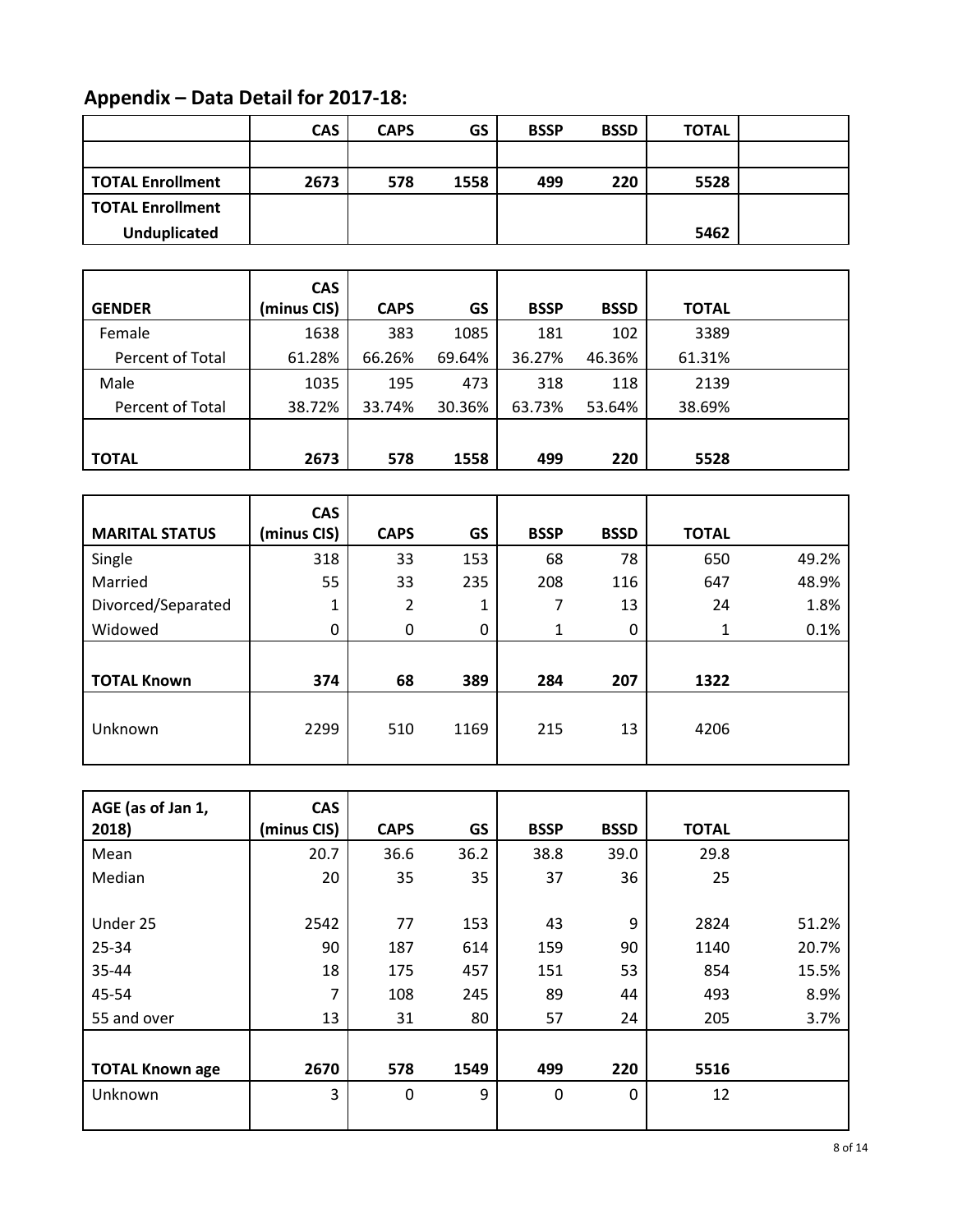| <b>DENOMINATION</b>        | CAS          | <b>CAPS</b>             | GS             | <b>BSSP</b>    | <b>BSSD</b>    | <b>TOTAL</b> |       |
|----------------------------|--------------|-------------------------|----------------|----------------|----------------|--------------|-------|
| Converge Worldwide         |              |                         |                |                |                |              |       |
| (BGC)                      | 199          | 10                      | 66             | 73             | 11             | 359          | 10.1% |
| Other Baptist (sub         | 280          | 36                      | 69             | 45             | 8              | 438          | 12.4% |
| total)                     |              |                         |                |                |                |              |       |
| American                   | 111          | 12                      | 24             | 18             | $\mathbf{1}$   | 166          | 4.7%  |
| Conservative               | 46           | $\overline{4}$          | $\overline{7}$ | $\overline{4}$ | $\mathbf 0$    | 61           | 1.7%  |
| G.A.R.B                    | $\mathbf 0$  | $\mathbf 0$             | $\mathbf 0$    | $\mathbf 0$    | $\mathbf 1$    | $\mathbf{1}$ | 0.0%  |
| Independent                | 50           | 9                       | 17             | 11             | $\mathbf{1}$   | 88           | 2.5%  |
| North American             | 33           | 6                       | $\overline{2}$ | $\mathbf{1}$   | $\mathbf 0$    | 42           | 1.2%  |
| Other                      | 39           | $\overline{\mathbf{4}}$ | 11             | $\overline{4}$ | $\mathbf{1}$   | 59           | 1.7%  |
| Southern                   | $\mathbf{1}$ | $\mathbf{1}$            | 8              | $\overline{7}$ | 4              | 21           | 0.6%  |
| Assembly of God            | 120          | 25                      | 41             | 22             | 8              | 216          | 6.1%  |
| Catholic                   | 165          | 50                      | 170            | $\mathbf{1}$   | 3              | 389          | 11.0% |
| Christian &                |              |                         |                |                |                |              |       |
| <b>Missionary Alliance</b> | 43           | 6                       | 24             | 22             | 3              | 98           | 2.8%  |
| Covenant                   | 114          | 13                      | 39             | 28             | $\overline{4}$ | 198          | 5.6%  |
| <b>Evangelical Free</b>    | 254          | 30                      | 63             | 29             | 6              | 382          | 10.8% |
| Lutheran                   | 330          | 57                      | 221            | 45             | $\overline{7}$ | 660          | 18.6% |
| Mennonite                  | 2            | $\pmb{0}$               | $\mathbf{1}$   | $\overline{2}$ | $\pmb{0}$      | 5            | 0.1%  |
| Methodist                  | 27           | 13                      | 28             | 11             | 3              | 82           | 2.3%  |
| Non-Denominational         | 84           | $\overline{2}$          | 25             | 30             | 85             | 226          | 6.4%  |
| Presbyterian               | 21           | 9                       | 17             | 10             | 27             | 84           | 2.4%  |
| <b>Other Protestant</b>    | 177          | 40                      | 100            | 55             | 37             | 409          | 11.5% |
| Jewish                     | $\pmb{0}$    | $\mathbf 0$             | $\mathbf 0$    | $\mathbf 0$    | $\mathbf 0$    | 0            | 0.0%  |
| <b>Buddhist</b>            | $\mathbf 0$  | $\mathbf 0$             | $\mathbf 0$    | $\mathbf 0$    | $\mathbf 0$    | $\mathbf 0$  | 0.0%  |
| <b>TOTAL Known</b>         |              |                         |                |                |                |              |       |
| Denomination               | 1816         | 291                     | 864            | 373            | 202            | 3546         |       |
| Unknown                    | 857          | 287                     | 694            | 126            | 18             | 1982         |       |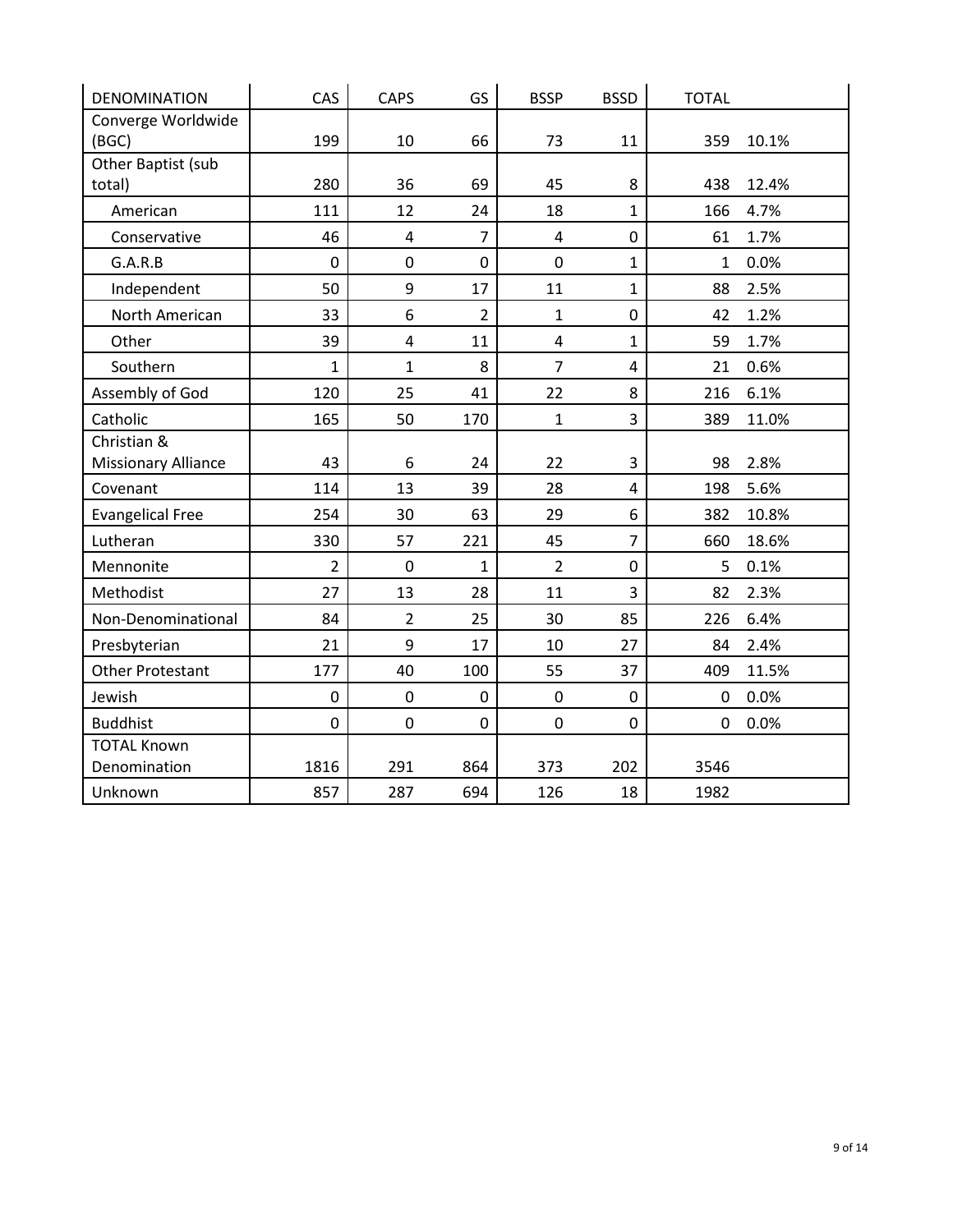| 12<br>26<br>123<br>28<br>54<br>243<br>4.8%<br>Hispanic/Latino<br>American Indian /<br>Alaska Native<br>$\overline{7}$<br>5<br>9<br>3<br>24<br>0.5%<br>0<br>99<br>23<br>24<br>42<br>229<br>4.5%<br>Asian<br>41<br>Black / African-<br>American<br>81<br>78<br>122<br>59<br>25<br>365<br>7.2%<br>Native Hawaiian /<br>Pacific Islander<br>4<br>3<br>0<br>0<br>$\overline{2}$<br>9<br>0.2%<br>Two or More Races<br>28<br>12<br>8<br>3.3%<br>91<br>31<br>170<br>3<br>Non-Resident Alien<br>15<br>$\mathbf{1}$<br>22<br>$\overline{7}$<br>48<br>0.9%<br>420<br>163<br>282<br>117<br>1088<br>21.4%<br>Sub-Total<br>106<br>White<br>1065<br>78.6%<br>2165<br>338<br>333<br>101<br>4002<br><b>TOTAL Known</b><br>Ethnicity<br>2585<br>501<br>1347<br>450<br>207<br>5090<br>Percent of<br>Color/International<br>16.2%<br>32.5%<br>20.9%<br>26.0%<br>51.2%<br>21.4%<br>Unknown<br>88<br>77<br>211<br>49<br>13<br>438<br>ENROLLMENT<br><b>Total Registered</b><br>Semester Credits for<br>Year (Quarter Credits<br>converted to<br>Semester Credits)<br>78827<br>8873<br>17436<br>5264<br>2648<br>113048<br>Median Credit Load<br>32<br>15<br>12<br>11<br>12<br>19<br>Avg. per enrolled<br>student<br>20.0<br>30.0<br>15.4<br>13.4<br>11.0<br>13.1<br>Number of students<br>who registered for:<br>Duplicated<br>Unduplicated<br>32 or more semester<br>credits<br>1433<br>31<br>72<br>1537<br>1521<br>0<br>$\mathbf 1$<br>$\overline{7}$<br>814<br>140<br>24-31<br>98<br>14<br>1049<br>1073<br>128<br>16-23<br>137<br>106<br>299<br>48<br>714<br>718<br>$8 - 15$<br>193<br>94<br>173<br>374<br>173<br>1007<br>990<br>$4 - 7$<br>45<br>55<br>75<br>33<br>425<br>217<br>420<br>$1 - 3$<br>34<br>53<br>95<br>12<br>434<br>240<br>434<br>37<br>18<br>0<br>$\boldsymbol{0}$<br>258<br>21<br>334<br>334<br><b>TOTAL</b><br>2673<br>578<br>1558<br>499<br>220<br>5462<br>5528 | RACE/ETHNICITY |  |  |  |  |
|---------------------------------------------------------------------------------------------------------------------------------------------------------------------------------------------------------------------------------------------------------------------------------------------------------------------------------------------------------------------------------------------------------------------------------------------------------------------------------------------------------------------------------------------------------------------------------------------------------------------------------------------------------------------------------------------------------------------------------------------------------------------------------------------------------------------------------------------------------------------------------------------------------------------------------------------------------------------------------------------------------------------------------------------------------------------------------------------------------------------------------------------------------------------------------------------------------------------------------------------------------------------------------------------------------------------------------------------------------------------------------------------------------------------------------------------------------------------------------------------------------------------------------------------------------------------------------------------------------------------------------------------------------------------------------------------------------------------------------------------------------------------------------------------------------------------------------------------------------------|----------------|--|--|--|--|
|                                                                                                                                                                                                                                                                                                                                                                                                                                                                                                                                                                                                                                                                                                                                                                                                                                                                                                                                                                                                                                                                                                                                                                                                                                                                                                                                                                                                                                                                                                                                                                                                                                                                                                                                                                                                                                                               |                |  |  |  |  |
|                                                                                                                                                                                                                                                                                                                                                                                                                                                                                                                                                                                                                                                                                                                                                                                                                                                                                                                                                                                                                                                                                                                                                                                                                                                                                                                                                                                                                                                                                                                                                                                                                                                                                                                                                                                                                                                               |                |  |  |  |  |
|                                                                                                                                                                                                                                                                                                                                                                                                                                                                                                                                                                                                                                                                                                                                                                                                                                                                                                                                                                                                                                                                                                                                                                                                                                                                                                                                                                                                                                                                                                                                                                                                                                                                                                                                                                                                                                                               |                |  |  |  |  |
|                                                                                                                                                                                                                                                                                                                                                                                                                                                                                                                                                                                                                                                                                                                                                                                                                                                                                                                                                                                                                                                                                                                                                                                                                                                                                                                                                                                                                                                                                                                                                                                                                                                                                                                                                                                                                                                               |                |  |  |  |  |
|                                                                                                                                                                                                                                                                                                                                                                                                                                                                                                                                                                                                                                                                                                                                                                                                                                                                                                                                                                                                                                                                                                                                                                                                                                                                                                                                                                                                                                                                                                                                                                                                                                                                                                                                                                                                                                                               |                |  |  |  |  |
|                                                                                                                                                                                                                                                                                                                                                                                                                                                                                                                                                                                                                                                                                                                                                                                                                                                                                                                                                                                                                                                                                                                                                                                                                                                                                                                                                                                                                                                                                                                                                                                                                                                                                                                                                                                                                                                               |                |  |  |  |  |
|                                                                                                                                                                                                                                                                                                                                                                                                                                                                                                                                                                                                                                                                                                                                                                                                                                                                                                                                                                                                                                                                                                                                                                                                                                                                                                                                                                                                                                                                                                                                                                                                                                                                                                                                                                                                                                                               |                |  |  |  |  |
|                                                                                                                                                                                                                                                                                                                                                                                                                                                                                                                                                                                                                                                                                                                                                                                                                                                                                                                                                                                                                                                                                                                                                                                                                                                                                                                                                                                                                                                                                                                                                                                                                                                                                                                                                                                                                                                               |                |  |  |  |  |
|                                                                                                                                                                                                                                                                                                                                                                                                                                                                                                                                                                                                                                                                                                                                                                                                                                                                                                                                                                                                                                                                                                                                                                                                                                                                                                                                                                                                                                                                                                                                                                                                                                                                                                                                                                                                                                                               |                |  |  |  |  |
|                                                                                                                                                                                                                                                                                                                                                                                                                                                                                                                                                                                                                                                                                                                                                                                                                                                                                                                                                                                                                                                                                                                                                                                                                                                                                                                                                                                                                                                                                                                                                                                                                                                                                                                                                                                                                                                               |                |  |  |  |  |
|                                                                                                                                                                                                                                                                                                                                                                                                                                                                                                                                                                                                                                                                                                                                                                                                                                                                                                                                                                                                                                                                                                                                                                                                                                                                                                                                                                                                                                                                                                                                                                                                                                                                                                                                                                                                                                                               |                |  |  |  |  |
|                                                                                                                                                                                                                                                                                                                                                                                                                                                                                                                                                                                                                                                                                                                                                                                                                                                                                                                                                                                                                                                                                                                                                                                                                                                                                                                                                                                                                                                                                                                                                                                                                                                                                                                                                                                                                                                               |                |  |  |  |  |
|                                                                                                                                                                                                                                                                                                                                                                                                                                                                                                                                                                                                                                                                                                                                                                                                                                                                                                                                                                                                                                                                                                                                                                                                                                                                                                                                                                                                                                                                                                                                                                                                                                                                                                                                                                                                                                                               |                |  |  |  |  |
|                                                                                                                                                                                                                                                                                                                                                                                                                                                                                                                                                                                                                                                                                                                                                                                                                                                                                                                                                                                                                                                                                                                                                                                                                                                                                                                                                                                                                                                                                                                                                                                                                                                                                                                                                                                                                                                               |                |  |  |  |  |
|                                                                                                                                                                                                                                                                                                                                                                                                                                                                                                                                                                                                                                                                                                                                                                                                                                                                                                                                                                                                                                                                                                                                                                                                                                                                                                                                                                                                                                                                                                                                                                                                                                                                                                                                                                                                                                                               |                |  |  |  |  |
|                                                                                                                                                                                                                                                                                                                                                                                                                                                                                                                                                                                                                                                                                                                                                                                                                                                                                                                                                                                                                                                                                                                                                                                                                                                                                                                                                                                                                                                                                                                                                                                                                                                                                                                                                                                                                                                               |                |  |  |  |  |
|                                                                                                                                                                                                                                                                                                                                                                                                                                                                                                                                                                                                                                                                                                                                                                                                                                                                                                                                                                                                                                                                                                                                                                                                                                                                                                                                                                                                                                                                                                                                                                                                                                                                                                                                                                                                                                                               |                |  |  |  |  |
|                                                                                                                                                                                                                                                                                                                                                                                                                                                                                                                                                                                                                                                                                                                                                                                                                                                                                                                                                                                                                                                                                                                                                                                                                                                                                                                                                                                                                                                                                                                                                                                                                                                                                                                                                                                                                                                               |                |  |  |  |  |
|                                                                                                                                                                                                                                                                                                                                                                                                                                                                                                                                                                                                                                                                                                                                                                                                                                                                                                                                                                                                                                                                                                                                                                                                                                                                                                                                                                                                                                                                                                                                                                                                                                                                                                                                                                                                                                                               |                |  |  |  |  |
|                                                                                                                                                                                                                                                                                                                                                                                                                                                                                                                                                                                                                                                                                                                                                                                                                                                                                                                                                                                                                                                                                                                                                                                                                                                                                                                                                                                                                                                                                                                                                                                                                                                                                                                                                                                                                                                               |                |  |  |  |  |
|                                                                                                                                                                                                                                                                                                                                                                                                                                                                                                                                                                                                                                                                                                                                                                                                                                                                                                                                                                                                                                                                                                                                                                                                                                                                                                                                                                                                                                                                                                                                                                                                                                                                                                                                                                                                                                                               |                |  |  |  |  |
|                                                                                                                                                                                                                                                                                                                                                                                                                                                                                                                                                                                                                                                                                                                                                                                                                                                                                                                                                                                                                                                                                                                                                                                                                                                                                                                                                                                                                                                                                                                                                                                                                                                                                                                                                                                                                                                               |                |  |  |  |  |
|                                                                                                                                                                                                                                                                                                                                                                                                                                                                                                                                                                                                                                                                                                                                                                                                                                                                                                                                                                                                                                                                                                                                                                                                                                                                                                                                                                                                                                                                                                                                                                                                                                                                                                                                                                                                                                                               |                |  |  |  |  |
|                                                                                                                                                                                                                                                                                                                                                                                                                                                                                                                                                                                                                                                                                                                                                                                                                                                                                                                                                                                                                                                                                                                                                                                                                                                                                                                                                                                                                                                                                                                                                                                                                                                                                                                                                                                                                                                               |                |  |  |  |  |
|                                                                                                                                                                                                                                                                                                                                                                                                                                                                                                                                                                                                                                                                                                                                                                                                                                                                                                                                                                                                                                                                                                                                                                                                                                                                                                                                                                                                                                                                                                                                                                                                                                                                                                                                                                                                                                                               |                |  |  |  |  |
|                                                                                                                                                                                                                                                                                                                                                                                                                                                                                                                                                                                                                                                                                                                                                                                                                                                                                                                                                                                                                                                                                                                                                                                                                                                                                                                                                                                                                                                                                                                                                                                                                                                                                                                                                                                                                                                               |                |  |  |  |  |
|                                                                                                                                                                                                                                                                                                                                                                                                                                                                                                                                                                                                                                                                                                                                                                                                                                                                                                                                                                                                                                                                                                                                                                                                                                                                                                                                                                                                                                                                                                                                                                                                                                                                                                                                                                                                                                                               |                |  |  |  |  |
|                                                                                                                                                                                                                                                                                                                                                                                                                                                                                                                                                                                                                                                                                                                                                                                                                                                                                                                                                                                                                                                                                                                                                                                                                                                                                                                                                                                                                                                                                                                                                                                                                                                                                                                                                                                                                                                               |                |  |  |  |  |
|                                                                                                                                                                                                                                                                                                                                                                                                                                                                                                                                                                                                                                                                                                                                                                                                                                                                                                                                                                                                                                                                                                                                                                                                                                                                                                                                                                                                                                                                                                                                                                                                                                                                                                                                                                                                                                                               |                |  |  |  |  |
|                                                                                                                                                                                                                                                                                                                                                                                                                                                                                                                                                                                                                                                                                                                                                                                                                                                                                                                                                                                                                                                                                                                                                                                                                                                                                                                                                                                                                                                                                                                                                                                                                                                                                                                                                                                                                                                               |                |  |  |  |  |
|                                                                                                                                                                                                                                                                                                                                                                                                                                                                                                                                                                                                                                                                                                                                                                                                                                                                                                                                                                                                                                                                                                                                                                                                                                                                                                                                                                                                                                                                                                                                                                                                                                                                                                                                                                                                                                                               |                |  |  |  |  |
|                                                                                                                                                                                                                                                                                                                                                                                                                                                                                                                                                                                                                                                                                                                                                                                                                                                                                                                                                                                                                                                                                                                                                                                                                                                                                                                                                                                                                                                                                                                                                                                                                                                                                                                                                                                                                                                               |                |  |  |  |  |
|                                                                                                                                                                                                                                                                                                                                                                                                                                                                                                                                                                                                                                                                                                                                                                                                                                                                                                                                                                                                                                                                                                                                                                                                                                                                                                                                                                                                                                                                                                                                                                                                                                                                                                                                                                                                                                                               |                |  |  |  |  |
|                                                                                                                                                                                                                                                                                                                                                                                                                                                                                                                                                                                                                                                                                                                                                                                                                                                                                                                                                                                                                                                                                                                                                                                                                                                                                                                                                                                                                                                                                                                                                                                                                                                                                                                                                                                                                                                               |                |  |  |  |  |
|                                                                                                                                                                                                                                                                                                                                                                                                                                                                                                                                                                                                                                                                                                                                                                                                                                                                                                                                                                                                                                                                                                                                                                                                                                                                                                                                                                                                                                                                                                                                                                                                                                                                                                                                                                                                                                                               |                |  |  |  |  |
|                                                                                                                                                                                                                                                                                                                                                                                                                                                                                                                                                                                                                                                                                                                                                                                                                                                                                                                                                                                                                                                                                                                                                                                                                                                                                                                                                                                                                                                                                                                                                                                                                                                                                                                                                                                                                                                               |                |  |  |  |  |
|                                                                                                                                                                                                                                                                                                                                                                                                                                                                                                                                                                                                                                                                                                                                                                                                                                                                                                                                                                                                                                                                                                                                                                                                                                                                                                                                                                                                                                                                                                                                                                                                                                                                                                                                                                                                                                                               |                |  |  |  |  |
|                                                                                                                                                                                                                                                                                                                                                                                                                                                                                                                                                                                                                                                                                                                                                                                                                                                                                                                                                                                                                                                                                                                                                                                                                                                                                                                                                                                                                                                                                                                                                                                                                                                                                                                                                                                                                                                               |                |  |  |  |  |
|                                                                                                                                                                                                                                                                                                                                                                                                                                                                                                                                                                                                                                                                                                                                                                                                                                                                                                                                                                                                                                                                                                                                                                                                                                                                                                                                                                                                                                                                                                                                                                                                                                                                                                                                                                                                                                                               |                |  |  |  |  |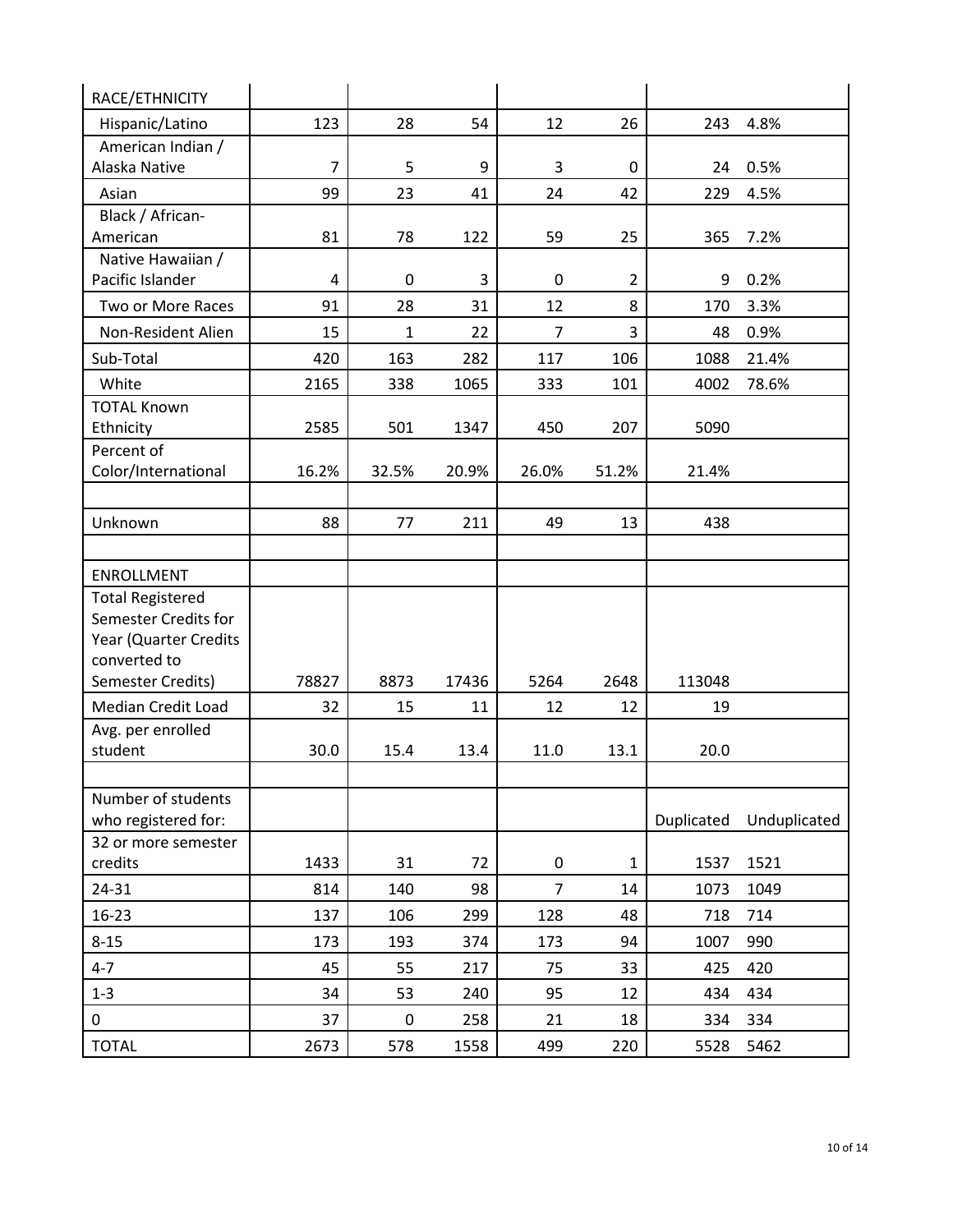| <b>STATE</b>   | CAS            |       | <b>CAPS</b>    |       | GS             |       | <b>BSSP</b>             |       | <b>BSSD</b>    |         | <b>TOTAL</b>            |       |
|----------------|----------------|-------|----------------|-------|----------------|-------|-------------------------|-------|----------------|---------|-------------------------|-------|
| Alabama        |                |       |                |       | $\overline{2}$ | 0.1%  | $\mathbf 1$             | 0.2%  |                |         | 3                       | 0.1%  |
| Alaska         | 3              | 0.1%  |                |       | $\mathbf{1}$   | 0.1%  | $\overline{2}$          | 0.4%  |                |         | 6                       | 0.1%  |
| Arizona        | 5              | 0.2%  |                |       | $\overline{7}$ | 0.4%  | 3                       | 0.6%  |                |         | 15                      | 0.3%  |
| Arkansas       | $\mathbf 1$    | 0.0%  |                |       |                |       | $\mathbf 1$             | 0.2%  |                |         | $\overline{\mathbf{c}}$ | 0.0%  |
| California     | 10             | 0.4%  | 7              | 1.2%  | 10             | 0.6%  | 24                      | 4.8%  | 201            | 91.4%   | 252                     | 4.6%  |
| Colorado       | 29             | 1.1%  |                |       | 5              | 0.3%  | 4                       | 0.8%  |                |         | 38                      | 0.7%  |
| Connecticut    | $\mathbf{1}$   | 0.0%  | $\mathbf{1}$   | 0.2%  |                |       | 5                       | 1.0%  |                |         | 7                       | 0.1%  |
| D.C.           |                |       |                |       |                |       |                         |       |                |         |                         |       |
| Delaware       |                |       |                |       |                |       | 1                       | 0.2%  |                |         | 1                       | 0.0%  |
| Florida        | $10\,$         | 0.4%  | 4              | 0.7%  | 12             | 0.8%  | 8                       | 1.6%  |                |         | 34                      | 0.6%  |
| Georgia        | 3              | 0.1%  | 4              | 0.7%  | 5              | 0.3%  | 6                       | 1.2%  |                |         | 18                      | 0.3%  |
| Hawaii         |                |       |                |       |                |       | 2                       | 0.4%  |                |         | 2                       | 0.0%  |
| Idaho          | $\overline{2}$ | 0.1%  |                |       | $\mathbf 2$    | 0.1%  | $\overline{2}$          | 0.4%  |                |         | 6                       | 0.1%  |
| Illinois       | 59             | 2.2%  | 3              | 0.5%  | 11             | 0.7%  | 13                      | 2.6%  |                |         | 86                      | 1.6%  |
| Indiana        | 4              | 0.1%  | 3              | 0.5%  | $\overline{2}$ | 0.1%  | 6                       | 1.2%  |                |         | 15                      | 0.3%  |
| lowa           | 65             | 2.4%  | 4              | 0.7%  | 8              | 0.5%  | 21                      | 4.2%  | $\mathbf{1}$   | 0.5%    | 99                      | 1.8%  |
| Kansas         | 4              | 0.1%  |                |       | $\overline{2}$ | 0.1%  |                         |       |                |         | 6                       | 0.1%  |
| Kentucky       |                |       |                |       |                |       |                         |       | 1              | 0.5%    | 1                       | 0.0%  |
| Louisiana      | $\mathbf 1$    | 0.0%  | $\mathbf{1}$   | 0.2%  |                |       | $\overline{2}$          | 0.4%  |                |         | 4                       | 0.1%  |
| Maine          |                |       |                |       |                |       |                         |       |                |         |                         |       |
| Maryland       | 2              | 0.1%  | 1              | 0.2%  | 4              | 0.3%  | 8                       | 1.6%  | 1              | 0.5%    | 16                      | 0.3%  |
| Massachusetts  | 3              | 0.1%  | $\mathbf 1$    | 0.2%  | $\mathbf{1}$   | 0.1%  | 2                       | 0.4%  | $\mathbf{1}$   | 0.5%    | 8                       | 0.1%  |
| Michigan       | 6              | 0.2%  | 4              | 0.7%  | 3              | 0.2%  | 12                      | 2.4%  |                |         | 25                      | 0.5%  |
| Minnesota      | 2210           | 82.7% | 487            | 84.3% | 1247           | 80.0% | 244                     | 48.9% |                |         | 4188                    | 75.8% |
| Mississippi    |                |       | 4              | 0.7%  |                |       |                         |       |                |         | 4                       | 0.1%  |
| Missouri       | 3              | 0.1%  | 2              | 0.3%  | 3              | 0.2%  | 4                       | 0.8%  |                |         | 12                      | 0.2%  |
| Montana        | 5              | 0.2%  |                |       | $\mathbf{1}$   | 0.1%  | 1                       | 0.2%  | $\overline{2}$ | 0.9%    | 9                       | 0.2%  |
| Nebraska       | 5              | 0.2%  | $\mathbf 1$    | 0.2%  | 3              | 0.2%  | 3                       | 0.6%  |                |         | 12                      | 0.2%  |
| Nevada         |                |       |                |       | $\mathbf{1}$   | 0.1%  |                         |       |                |         | $\mathbf 1$             | 0.0%  |
| New Hampshire  |                |       |                |       | $\mathbf{1}$   | 0.1%  |                         |       |                |         | 1                       | 0.0%  |
| New Jersey     |                |       |                |       | $\mathbf{1}$   | 0.1%  | $\mathbf 1$             | 0.2%  |                |         | $\overline{2}$          | 0.0%  |
| New Mexico     |                |       |                |       | $\mathbf{1}$   | 0.1%  | 2                       | 0.4%  | 1              | 0.5%    | 4                       | 0.1%  |
| New York       | 2              | 0.1%  | 2              | 0.3%  | 5              | 0.3%  | 5                       | 1.0%  | 1              | $0.5\%$ | 15                      | 0.3%  |
| North Carolina |                |       | 5              | 0.9%  | 5              | 0.3%  | 8                       | 1.6%  |                |         | 18                      | 0.3%  |
| North Dakota   | 11             | 0.4%  | 1              | 0.2%  | 8              | 0.5%  | 5                       | 1.0%  |                |         | 25                      | 0.5%  |
| Ohio           |                |       | 1              | 0.2%  | $\mathbf{1}$   | 0.1%  | 9                       | 1.8%  |                |         | $11\,$                  | 0.2%  |
| Oklahoma       | $\overline{2}$ | 0.1%  | $\overline{2}$ | 0.3%  |                |       | $\mathbf 1$             | 0.2%  |                |         | 5                       | 0.1%  |
| Oregon         | $\mathbf 1$    | 0.0%  | 1              | 0.2%  | 4              | 0.3%  | 5                       | 1.0%  |                |         | $11\,$                  | 0.2%  |
| Pennsylvania   | 7              | 0.3%  | $\mathbf 1$    | 0.2%  | 6              | 0.4%  | 10                      | 2.0%  |                |         | 24                      | 0.4%  |
| Rhode Island   |                |       |                |       |                |       | 1                       | 0.2%  |                |         | $\mathbf{1}$            | 0.0%  |
| South Carolina |                |       |                |       | $\mathbf{1}$   | 0.1%  | 2                       | 0.4%  | $\mathbf{1}$   | 0.5%    | 4                       | 0.1%  |
| South Dakota   | 28             | 1.0%  | $\overline{2}$ | 0.3%  | 10             | 0.6%  | 4                       | 0.8%  |                |         | 44                      | 0.8%  |
| Tennessee      |                |       | 5              | 0.9%  | 9              | 0.6%  | 3                       | 0.6%  |                |         | 17                      | 0.3%  |
| Texas          | 17             | 0.6%  | 6              | 1.0%  | 12             | 0.8%  | 5                       | 1.0%  | 5              | 2.3%    | 45                      | 0.8%  |
| Utah           |                |       |                |       |                |       |                         |       |                |         |                         |       |
| Vermont        |                |       |                |       |                |       |                         |       |                |         |                         |       |
| Virginia       | $\mathbf{1}$   | 0.0%  |                |       | 4              | 0.3%  | 6                       | 1.2%  | $\mathbf{1}$   | 0.5%    | 12                      | 0.2%  |
| Washington     | 13             | 0.5%  |                |       | $\mathbf{1}$   | 0.1%  | 8                       | 1.6%  |                |         | 22                      | 0.4%  |
| West Virginia  |                |       |                |       |                |       | $\overline{\mathbf{c}}$ | 0.4%  |                |         | $\overline{2}$          | 0.0%  |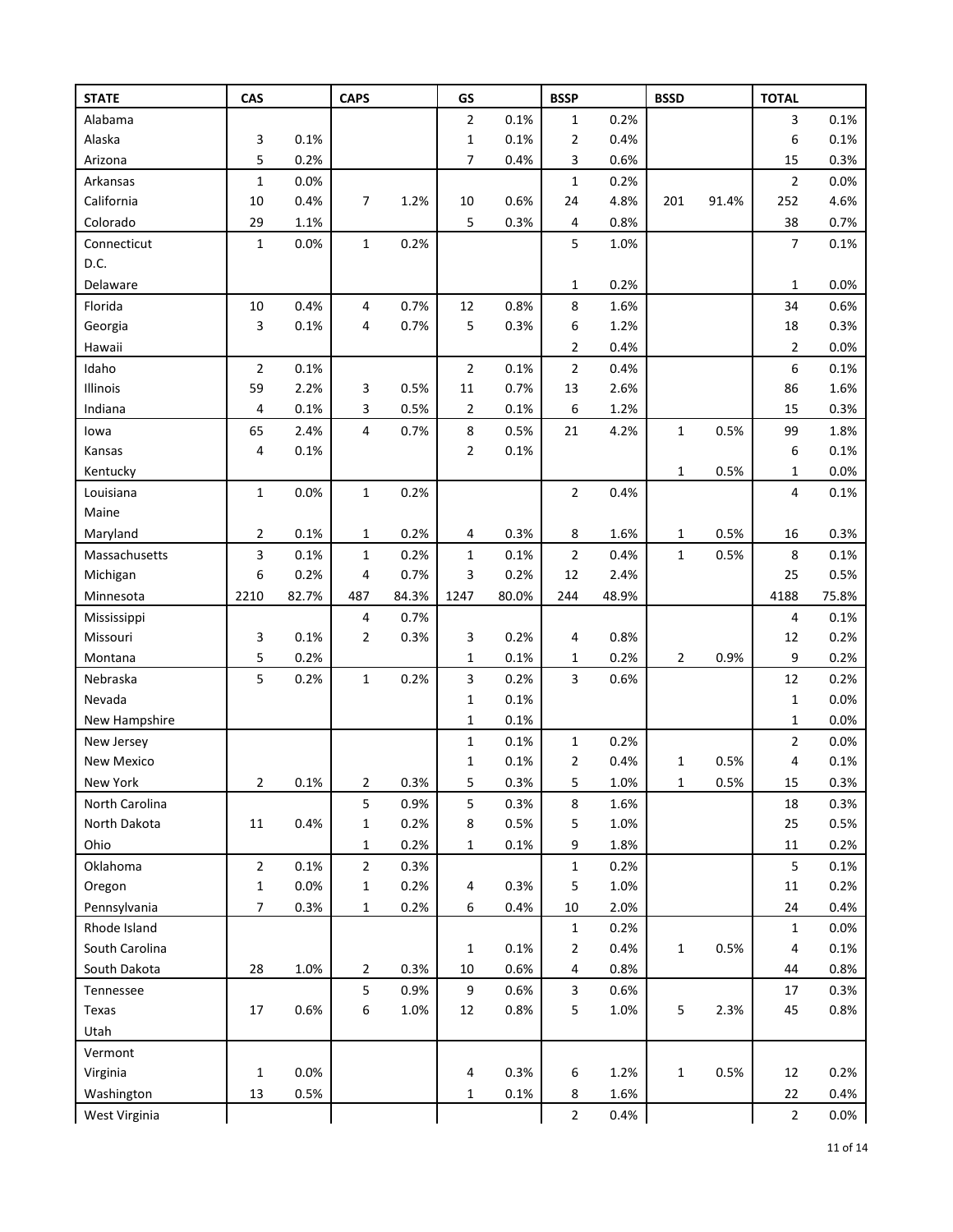| Wisconsin                     | 142  | 5.3%   | 20  | 3.5%   | 43   | 2.8%   | 33  | 6.6%   | 1   | 0.5%   | 239            | 4.3%   |
|-------------------------------|------|--------|-----|--------|------|--------|-----|--------|-----|--------|----------------|--------|
| Wyoming                       | 1    | 0.0%   | 1   | 0.2%   |      |        |     |        |     |        | $\overline{2}$ | 0.0%   |
| Sub-total, US                 | 2656 | 99.4%  | 574 | 99.3%  | 1442 | 92.6%  | 485 | 97.2%  | 217 | 98.6%  | 5374           | 97.2%  |
|                               |      |        |     |        |      |        |     |        |     |        |                |        |
| Military - Europe             |      |        |     |        | 1    | 0.1%   |     |        |     |        | 1              | 0.0%   |
| Military - Pacific            |      |        |     |        | 1    | 0.1%   | 1   | 0.2%   |     |        | $\overline{2}$ | 0.0%   |
| Foreign Address*              | 2    | 0.1%   | 3   | 0.5%   | 92   | 5.9%   | 6   | 1.2%   |     |        | 103            | 1.9%   |
| International (Visa)          | 15   | 0.6%   | 1   | 0.2%   | 22   | 1.4%   |     | 1.4%   | 3   | 1.4%   | 48             | 0.9%   |
| <b>TOTAL Known</b>            | 2673 | 100.0% | 578 | 100.0% | 1558 | 100.0% | 499 | 100.0% | 220 | 100.0% | 5528           | 100.0% |
|                               |      |        |     |        |      |        |     |        |     |        |                |        |
| <b>Total Number of States</b> | 32   |        | 27  |        | 36   |        | 41  |        | 12  |        | 47             |        |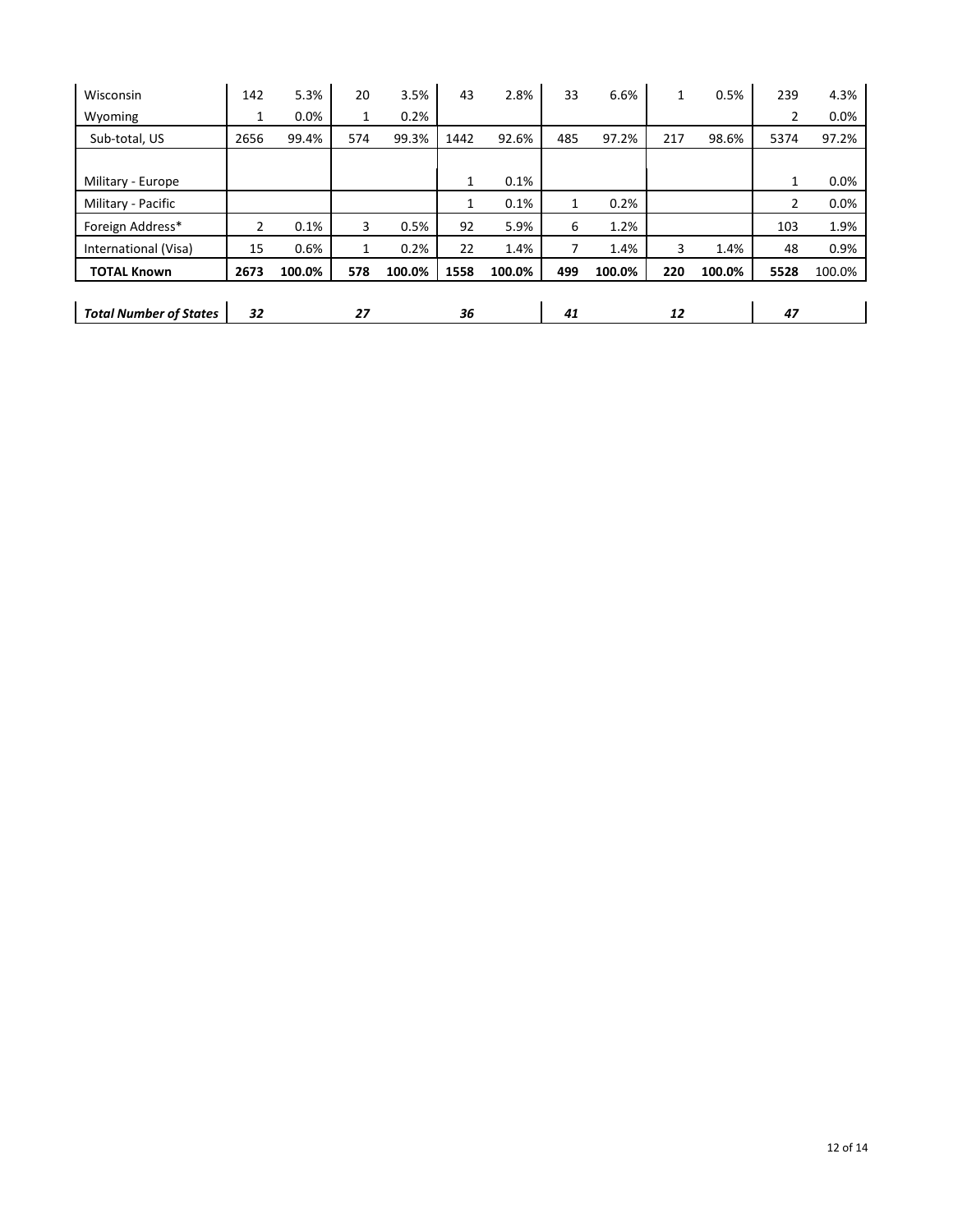|                      | Visa         | Other       | Visa | Other          | Visa         | Other          | Visa        | Other                     | Visa      | Other       | Visa         | Other                    |                          |
|----------------------|--------------|-------------|------|----------------|--------------|----------------|-------------|---------------------------|-----------|-------------|--------------|--------------------------|--------------------------|
| Country              |              | CAS         |      | <b>CAPS</b>    |              | GS             |             | <b>BSSP</b>               |           | <b>BSSD</b> |              | <b>TOTAL</b>             | Combined<br><b>TOTAL</b> |
| American Samoa       |              |             |      |                |              |                |             |                           |           |             |              |                          | $\pmb{0}$                |
| Argentina            |              |             |      |                |              | $\mathbf{1}$   |             |                           |           |             |              | $1\,$                    | $\mathbf{1}$             |
| Australia            |              |             |      |                |              |                |             |                           |           |             |              |                          | 0                        |
| Austria              |              |             |      |                |              | $\mathbf{1}$   |             |                           |           |             |              | $\mathbf{1}$             | $\mathbf{1}$             |
| Bahamas              |              |             |      |                |              | $\mathbf 1$    |             |                           |           |             |              | $1\,$                    | $\mathbf{1}$             |
| Brazil               |              |             |      |                | $\mathbf{1}$ |                |             |                           |           |             | $\mathbf 1$  |                          | $\mathbf 1$              |
| Cambodia             |              |             |      |                |              | $\mathbf 1$    |             |                           |           |             |              | $\mathbf 1$              | $\mathbf{1}$             |
| Canada               |              |             |      |                | $\mathbf 1$  | $\overline{2}$ |             |                           | 0         |             | $\mathbf 1$  | $\overline{2}$           | 3                        |
| Cayman Islands       | $\mathbf 1$  |             |      |                |              |                |             |                           |           |             | $\mathbf 1$  |                          | $\mathbf{1}$             |
| China                | $\mathbf 1$  |             |      |                |              | $\overline{7}$ |             |                           |           |             | $\mathbf 1$  | $\overline{7}$           | 8                        |
| Colombia             |              |             |      |                |              |                |             |                           |           |             |              |                          | $\pmb{0}$                |
| Cook Islands         |              |             |      |                |              |                |             |                           |           |             |              |                          | 0                        |
| Egypt                |              |             |      |                | $\mathbf{1}$ | $\mathbf 1$    |             |                           |           |             | $\mathbf 1$  | $\mathbf 1$              | $\overline{2}$           |
| Ethiopia             |              |             |      |                |              |                |             |                           |           |             |              |                          | $\pmb{0}$                |
| France               |              |             |      |                |              |                |             |                           |           |             |              |                          | $\pmb{0}$                |
| Gambia               |              |             |      |                |              | $\mathbf{1}$   |             |                           |           |             |              | $1\,$                    | $\mathbf{1}$             |
| Germany              |              |             |      |                |              | $\mathbf{1}$   |             | $\mathbf 1$               |           |             |              | $\overline{2}$           | $\overline{2}$           |
| Ghana                |              |             |      |                |              | $\overline{3}$ |             |                           |           |             |              | $\overline{3}$           | 3                        |
| <b>Great Britain</b> |              |             |      |                |              | $1\,$          |             |                           |           |             |              | $1\,$                    | $\mathbf{1}$             |
| Greece               |              |             |      |                |              | $\mathbf 1$    |             |                           |           |             |              | $1\,$                    | $\mathbf{1}$             |
| Hong Kong            |              |             |      |                |              |                |             |                           |           |             |              |                          | $\mathbf 0$              |
| India                |              |             |      |                |              |                |             |                           |           |             |              |                          | $\pmb{0}$                |
| Indonesia            |              |             |      |                |              | $\mathbf 2$    |             |                           |           |             |              | $\mathbf 2$              | $\overline{2}$           |
| Italy                |              |             |      |                |              | $\overline{2}$ |             |                           |           |             |              | $\overline{2}$           | $\overline{2}$           |
| Japan                |              | $\mathbf 1$ |      | $\mathbf 1$    |              | $\overline{2}$ |             |                           |           | $\pmb{0}$   |              | $\overline{4}$           | 4                        |
| Jordan               |              |             |      |                |              |                |             |                           |           |             |              |                          | $\pmb{0}$                |
| Kazakhstan           |              |             |      |                |              |                |             |                           |           |             |              |                          | 0                        |
| Kenya                |              |             |      |                | $\mathbf{1}$ |                | $\mathbf 1$ |                           |           |             | $\mathbf{2}$ |                          | $\mathbf 2$              |
| Liberia              | $\mathbf{1}$ |             |      | $\overline{2}$ | $\mathbf 1$  | $\mathbf 2$    |             | $\ensuremath{\mathsf{3}}$ |           |             | $\mathbf{2}$ | $\overline{\mathcal{I}}$ | $\boldsymbol{9}$         |
| Malaysia             |              |             |      |                |              |                |             |                           |           |             |              |                          | $\mathbf 0$              |
| Mexico               |              | $\mathbf 1$ |      |                |              | $\mathbf 1$    |             |                           |           | $\pmb{0}$   |              | $\overline{2}$           | $\overline{2}$           |
| Moldova              | $\mathbf 1$  |             |      |                |              |                |             |                           |           |             | $\mathbf 1$  |                          | $\mathbf{1}$             |
| Myanmar              |              |             |      |                |              | $\mathbf 1$    |             |                           |           |             |              | $\mathbf 1$              | $\mathbf{1}$             |
| Nepal                |              |             |      |                |              |                |             |                           |           |             |              |                          | $\pmb{0}$                |
| New Zealand          |              |             |      |                |              |                |             |                           |           |             |              |                          | $\mathbf 0$              |
| Nicaragua            |              |             |      |                |              |                |             |                           |           |             |              |                          | $\pmb{0}$                |
| Nigeria              |              |             |      |                | $\mathbf{1}$ |                | $\mathbf 1$ |                           | $\pmb{0}$ |             | $\mathbf 2$  |                          | $\overline{2}$           |
| North Korea          |              |             |      |                |              |                |             |                           |           |             |              |                          | $\mathsf 0$              |
| Pakistan             |              |             |      |                |              | $\mathbf 1$    |             |                           |           |             |              | $\mathbf 1$              | $\mathbf 1$              |
| Paraguay             |              |             |      |                |              |                |             |                           |           |             |              |                          | $\pmb{0}$                |
| Philippines          |              |             |      |                |              | $\mathbf 1$    |             | $\mathbf 1$               |           |             |              | $\overline{2}$           | $\overline{2}$           |